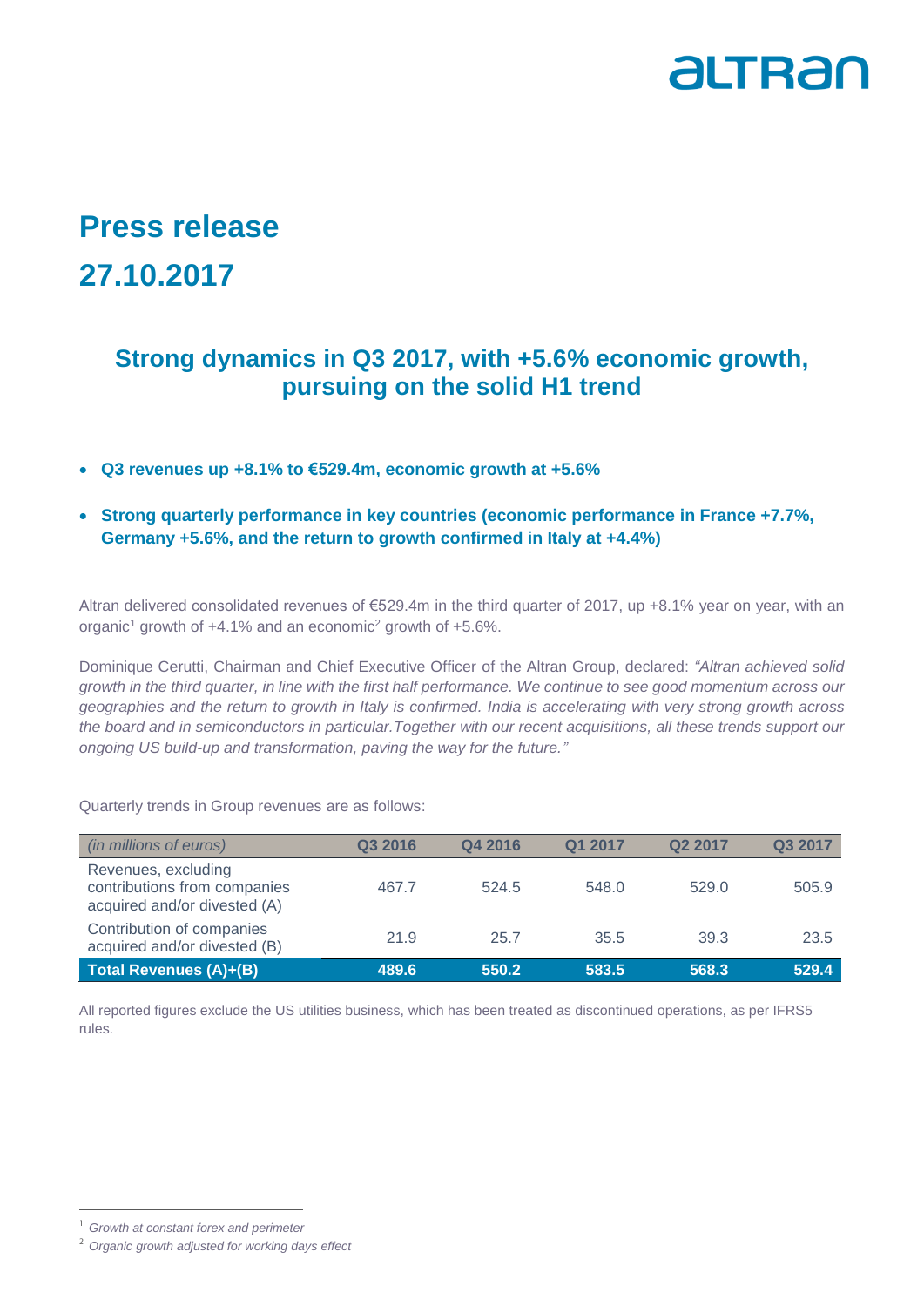# altran

#### **Geographic breakdown of Q3 2017 performance:**

- **France**: +7.7% economic growth, with solid performance from all industries.
- **Northern Zone**: the return to growth in Germany is again confirmed this quarter (with +5.6% economic growth, +20.5% reported growth). Scandinavia registered a +7.1% economic growth this quarter. As anticipated, the UK growth is limited in Q3 (+1.6% economic growth). Switzerland saw a marked improvement with economic growth of 4.9%. The situation in Benelux is improving as the measures taken recently continue to pay-off.
- **Southern Zone**: in Italy, the return to growth announced in Q2 is confirmed (+4.4% economic growth) with all industries performing. Iberia, with +9.3% economic growth, proves to have a strong and stable growth.
- **Americas and Asia**: +17.1% reported growth and +3.0% economic. In the USA, the Group is making significant progress in its build-up; offshore India/USA showed impressive economic growth (+40.6%) in all domains, while client remix led to onshore negative economic growth this quarter (-13.3%). China delivered a +11.9% economic growth in a challenging market.

| (in $\epsilon$ m)          | Q3 2017 | Q3 2016 | <b>Reported</b><br>Growth% | <b>Organic</b><br>Growth%* | Economic<br>Growth%** |
|----------------------------|---------|---------|----------------------------|----------------------------|-----------------------|
| <b>FRANCE</b>              | 211.6   | 199.5   | 6.1%                       | 6.1%                       | 7.7%                  |
| <b>NORTHERN ZONE</b>       | 179.0   | 161.6   | 10.8%                      | 1.2%                       | 2.7%                  |
| Germany & Austria          | 65.9    | 54.7    | 20.5%                      | 4.0%                       | 5.6%                  |
| <b>Benelux</b>             | 39.9    | 37.0    | 7.8%                       | $-2.7%$                    | $-1.2%$               |
| <b>UK</b>                  | 50.8    | 49.8    | 2.0%                       | 0.0%                       | 1.6%                  |
| Scandinavia                | 14.4    | 12.1    | 19.0%                      | 5.6%                       | 7.1%                  |
| Switzerland                | 8.0     | 8.0     | 0.0%                       | 3.4%                       | 4.9%                  |
| <b>SOUTHERN ZONE</b>       | 103.8   | 98.6    | 5.3%                       | 5.3%                       | 6.9%                  |
| Italy                      | 49.7    | 48.3    | 2.9%                       | 2.9%                       | 4.4%                  |
| Iberia                     | 54.1    | 50.3    | 7.6%                       | 7.6%                       | 9.3%                  |
| <b>AMERICAS &amp; ASIA</b> | 35.0    | 29.9    | 17.1%                      | 2.5%                       | 3.0%                  |
| <b>USA***</b>              | 18.1    | 16.8    | 7.7%                       | $-14.8%$                   | $-13.3%$              |
| India***                   | 9.0     | 5.8     | 55.2%                      | 39.0%                      | 40.6%                 |
| China                      | 7.9     | 7.3     | 8.2%                       | 13.5%                      | 11.9%                 |
| <b>TOTAL</b>               | 529.4   | 489.6   | 8.1%                       | 4.1%                       | 5.6%                  |

*\* Growth at constant forex and perimeter*

*\*\* Organic growth adjusted for working days effect*

*\*\*\* USA performance should be read in conjunction with that of India, as a growing part of US projects are carried out out of India*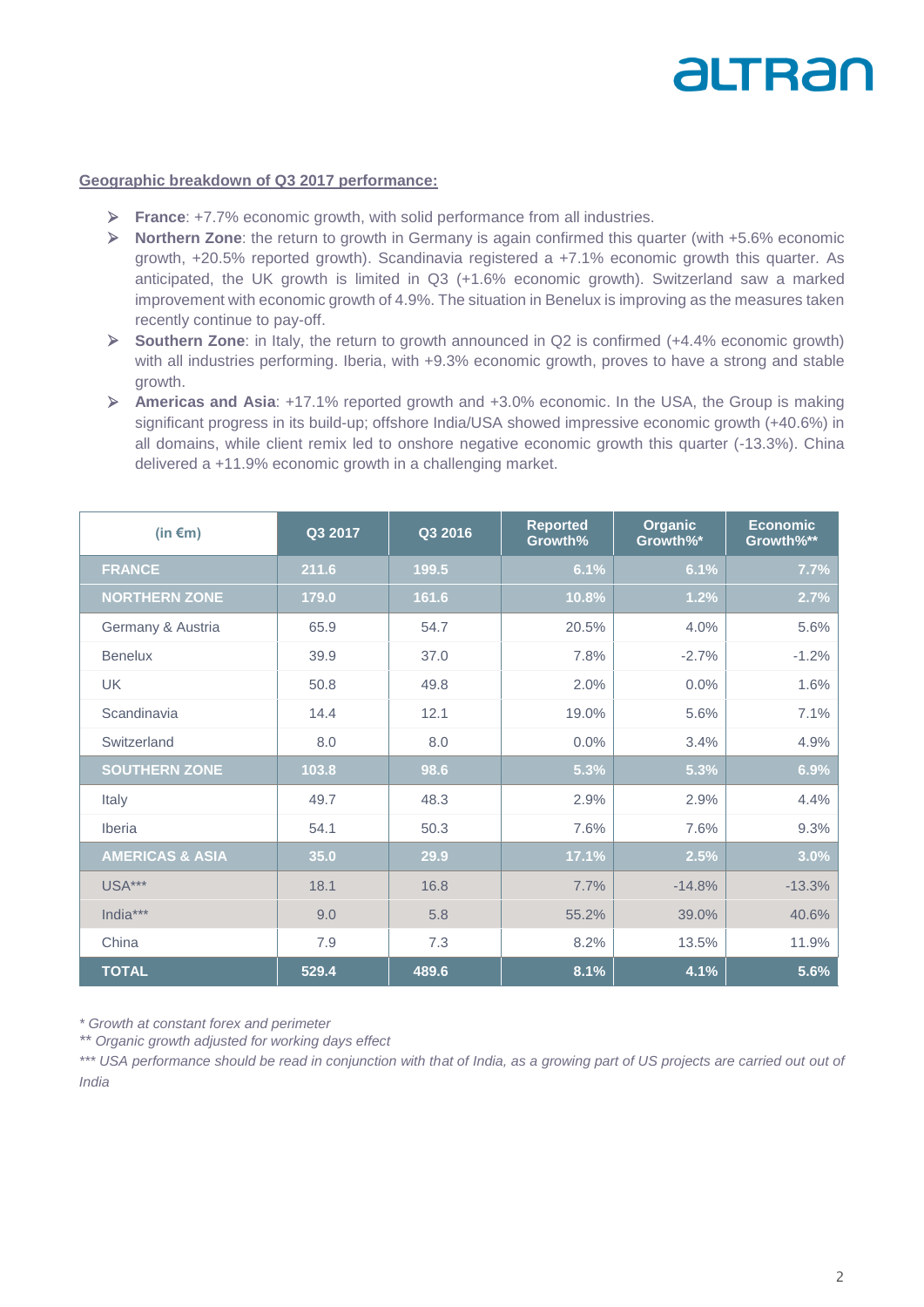## altran

## Trends in invoicing rate

The invoicing rate was 86.7% in Q3 2017, compared with 87.6% in Q3 2016, due to strong ramp-up in our four Global Delivery Centers and successful recruitment season in major countries.

### Trends in staff levels

As of 30 September 2017, total headcount of the Altran group was 32,848 employees following the closing of GlobalEdge acquisition, compared with 30,821 at 30 June 2017 and 28,291 at 30 September 2016.

### **Outlook**

Year-to-date revenue growth, operational KPIs and ongoing transformation are in line with the execution of *Altran 2020. Ignition*.

## Financial calendar

25 January 2018: Q4 2017 revenues 8 March 2018: 2017 annual results

#### **About Altran**

As a global leader in Engineering and R&D services (ER&D), Altran offers its clients a new way to innovate by developing the products and services of tomorrow. Altran works alongside its clients on every link in the value chain of their project, from conception to industrialization. For over thirty years, the Group has provided its expertise to key players in the Aerospace, Automotive, Defence, Energy, Finance, Life Sciences, Railway, and Telecom sectors, among others. In 2016, the Altran group generated revenues of €2.120bn. With a headcount of more than 30,000 employees, Altran is present in more than 20 countries.

www.altran.com

#### **Contacts**

**Altran Group Albin Jacquemont** Executive Vice-President and CFO Tel: + 33 (0)1 46 41 71 89 [albin.jacquemont@altran.com](mailto:comfi@altran.com)

**Stéphanie Bia** Group Vice-President Investor Relations Tel: + 33 (0)1 46 41 72 01 [stephanie.bia@altran.com](mailto:stephanie.bia@altran.com)

**Marine Boulot** Group Vice-President Communications Tel: + 33 (0)1 46 41 71 73 [marine.boulot@altran.com](mailto:marine.boulot@altran.com)

#### **Press relations - Shan**

Candice Baudet Depierre, directeur conseil Tel: +33 (0)1 44 50 51 71 [candice.baudetdepierre@shan.fr](mailto:candice.baudetdepierre@shan.fr)